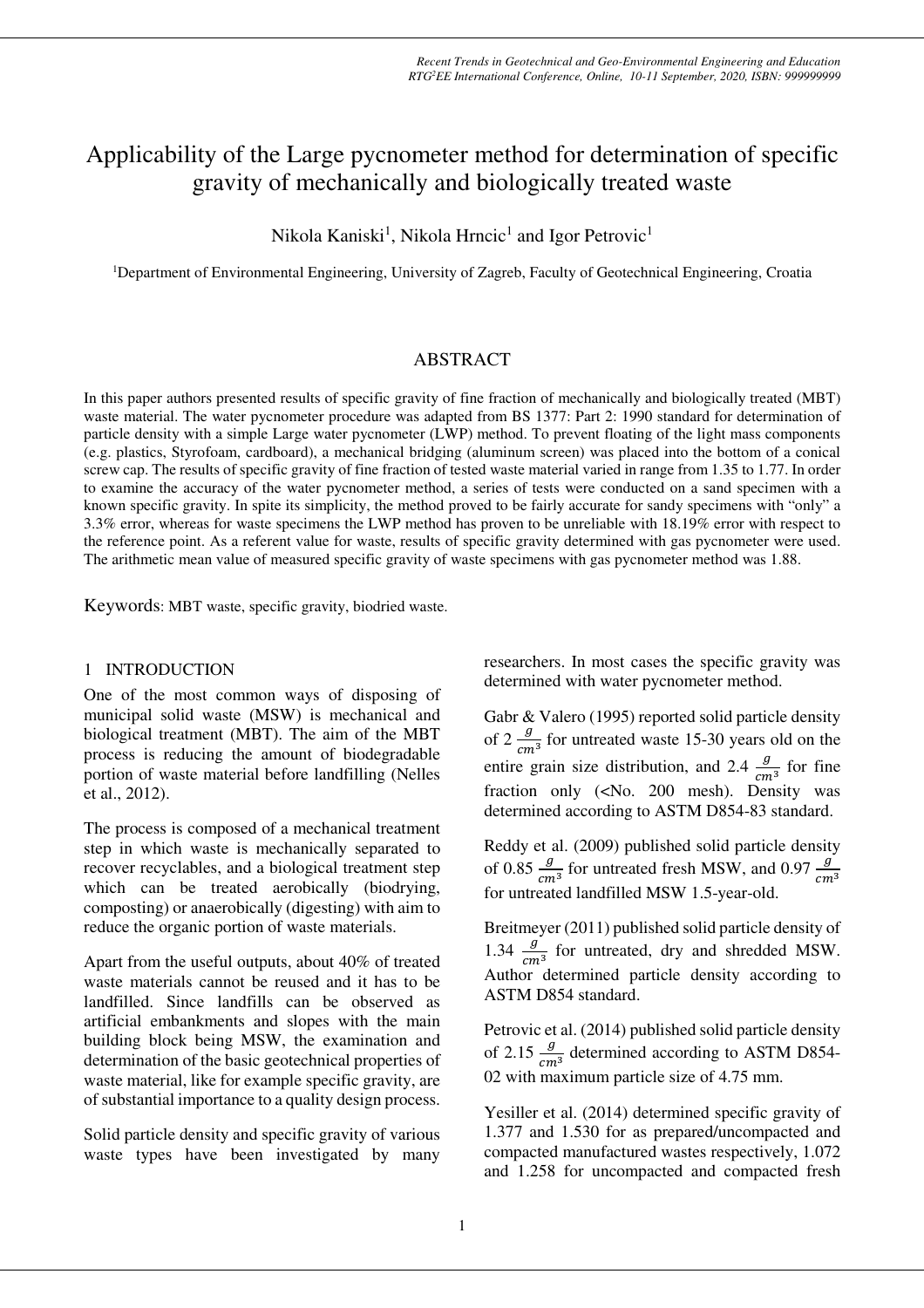wastes respectively, and 2.201 for old wastes with water pycnometer method.

Sivakumar Babu et al. (2015) published solid particle density of 1.26  $\frac{g}{cm^3}$  for mechanically and biologically treated compost reject from a landfill site with bottle and pycnometer method.

Ramaiah & Ramana (2017) published solid particle density for untreated waste material from 1.90 to 2.15  $\frac{g}{cm^3}$  determined in accordance with ASTM D854-14 standard.

Based on the results obtained from various researchers it can be noticed that determined specific gravities lie in a wide range of values from very low as 0.85 and up to the highest value of 2.4 which is very close to the specific gravity of natural soils.

## 1.1 Scope of article

In this paper, authors presented results of basic geotechnical parameters (moisture content, organic matter content, particle size distribution, specific gravity of waste particles) obtained on unrecoverable fine fraction of MBT waste material suitable for landfill disposal. The waste samples were taken from the waste management center Mariscina, Istria, Croatia which utilizes aerobic biodrying process. The tested waste material is presented on Figure 1.



Figure 1. Fine fraction of pre-treated MBT waste material used in present research

In this work, the emphasis is placed on the usability of the Large water pycnometer (LWP) method for the determination of specific gravity of mechanically and biologically treated waste material.

## 2 MATERIALS AND METHODS

#### 2.1 Waste composition

The representative samples were prepared by quartering method. Approximately 30 kilograms of waste material was mixed and then divided into four equal parts. Two diagonal parts were removed, while with other two parts the same mixing and splitting procedure was repeated until a representative sample of about 1 kg of waste material was obtained.

The obtained sample was manually sorted and weighed in order to determine the composition of the waste material (Table 1). Part of the waste that could not be identified or separated was placed into two "Unidentified" categories with particle size smaller and larger than 2 mm. The most frequent materials in the examined samples were Plastics, Paper/Cardboard, Metal and Glass.

Table 1. Component mass percentages of studied waste material

| Components         | Mass percentage $[\%]$ |
|--------------------|------------------------|
| <b>Plastics</b>    | 6.43                   |
| Textile            | 0.22.                  |
| Glass              | 10.62                  |
| Metal              | 0.94                   |
| Paper/Cardboard    | 4.71                   |
| Wood               | 1.18                   |
| Bones/Skin         | 0.20                   |
| <b>Stones</b>      | 2.76                   |
| Ceramics           | 0.46                   |
| Rubber             | 0.13                   |
| Kitchen waste      | 2.15                   |
| Unidentified       |                        |
| Unidentified >2 mm | 42.48                  |
| Unidentified <2 mm | 27.72                  |
| Total              | 100                    |

#### 2.2 Moisture content

Moisture content was determined immediately after the waste samples were delivered into the laboratory. For this purpose, ASTM D 2216 standard for Laboratory Determination of Water (Moisture) Content of Soil and Rock by Mass was used. The drying temperature used was 60 °C to reduce decomposition of the organic material. Measured average moisture content was 9.60% respectively.

## 2.3 Organic matter content

The procedure for measuring organic matter content was adjusted and adopted from ASTM D 2974 standard for Moisture, Ash, and Organic Matter of Peat and Other Organic Soils.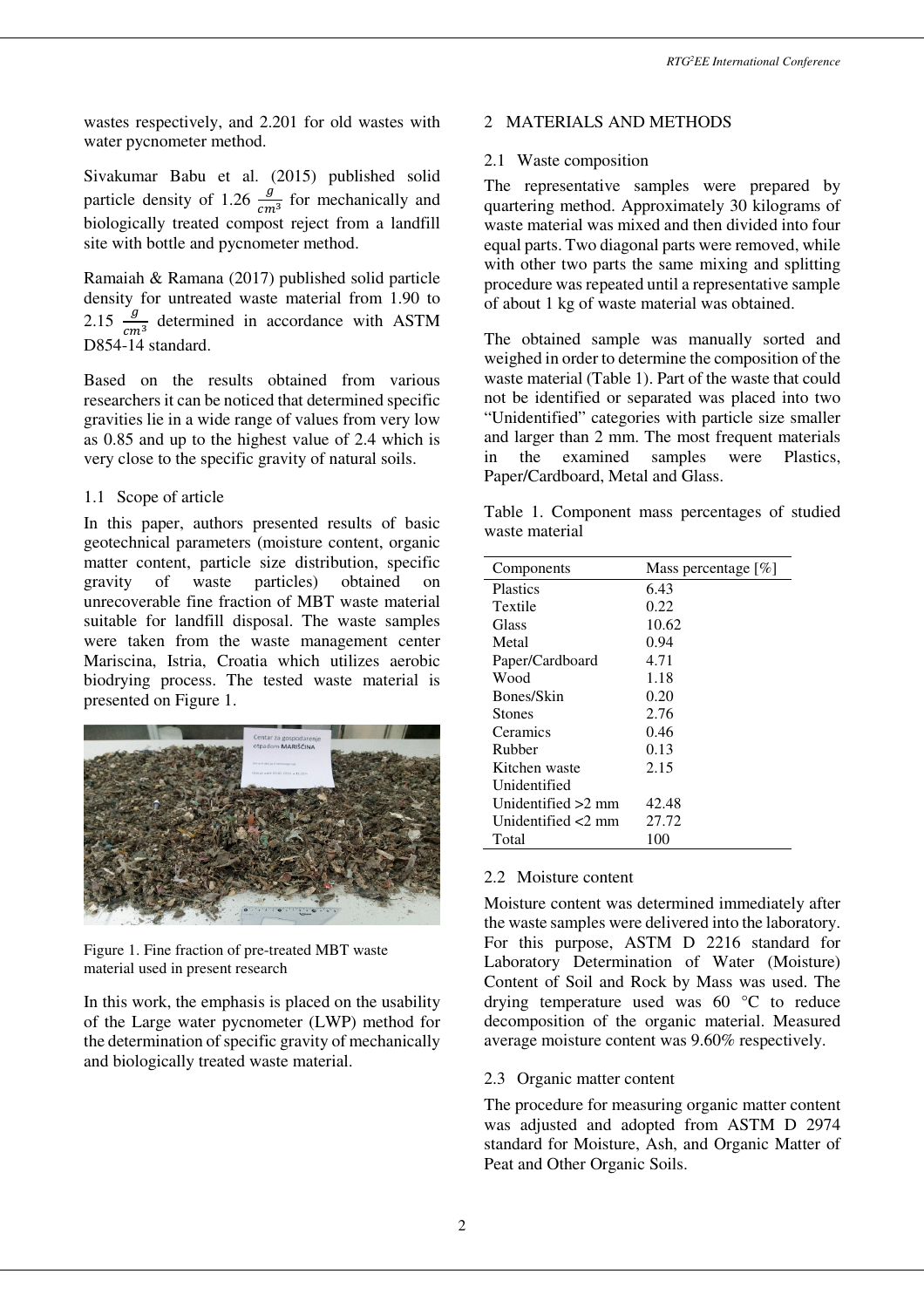A representative sample of 50 g was prepared according to mass percentages of individual waste components presented in Table 1. The sample was placed into a ceramic vessel and burned in a muffle furnace at 440 °C until no further changes in mass were observed. Calculated organic matter content of studied material was 51.6%.

#### 2.4 Particle size distribution

The procedure for particle size analysis was adopted from ASTM D 422 standard for Particle-Size Analysis of Soils. A series of sieves was used as follows: 31.5, 16, 8, 4, 2, 1 and 0.5 mm. A total of 25 samples were sieved. The mean value of particle size distribution curve is presented in Figure 2. The mean coefficient of curvature and mean uniformity coefficient for studied samples were  $C_c = 0.86$  and  $C<sub>u</sub> = 15.8$  respectively. Therefore, the tested material can be considered as a coarse-grained and wellgraded material.



Figure 2. Particle size distribution curve of MBT material used in this research

## 2.5 Specific gravity

As defined in ASTM D 854 standard for Specific Gravity of Soil Solids by Water Pycnometer, specific gravity is the ratio of the mass of a unit volume of a soil solids to the mass of the same volume of gas-free distilled water at 20°C, Equation (1). This parameter can be used to calculate various physical and phase properties of waste material, e.g. density, void ratio, porosity and degree of saturation.

$$
G_S = \frac{\rho_S}{\rho_w} \tag{1}
$$

Where  $G_s$  is the specific gravity of material solids,  $\rho_s$ is the density of material solids, and  $\rho_w$  is the density of water.

For the purpose of this research the reference value of waste solid particle density  $\rho_s$  was established using gas pycnometer method. Due to the strong heterogeneity of tested samples the established values varied from 1.691 to 2.188  $\frac{g}{cm^3}$ , with arithmetic mean value of 1.88  $\frac{g}{cm^3}$ .

The mean value of  $\rho_s$  obtained with gas pycnometer was taken as a reference value for comparison purposes with results obtained from the LWP method.

## 2.6 LWP method

The water pycnometer procedure was adapted from BS 1377: Part 2: 1990 standard for determination of solid particle density with a Large pycnometer method. The glass pycnometer volume was  $1 \text{ dm}^3$ , which was considered sufficiently large since the largest particle size of tested waste material was less than 25 mm. To prevent floating of the light mass components (plastics, Styrofoam, cardboard), a mechanical bridging (aluminum screen) was placed into the bottom of a conical screw cap (Figure 3), as suggested by Breitmeyer (2011).



Figure 3. Large water pycnometer (1dm<sup>3</sup> volume) with aluminum screen for the light mass components

#### 2.6.1 LWP method testing procedure

a) Cleaning and weighing an empty pycnometer with lid and mesh (establishing mass  $m_1$ ).

b) A portion of the waste sample was placed in a pycnometer and the mass of the sample and pycnometer with a lid and mesh was weighed (establishing mass  $m_2$ ).

c) Deaerated water at room temperature is added to about half of the pycnometer height. The sample and water were then stirred with a glass rod to remove air bubbles in the sample. The pycnometer was then closed so that the previously marked marker on the lid coincides with the marker on the pycnometer.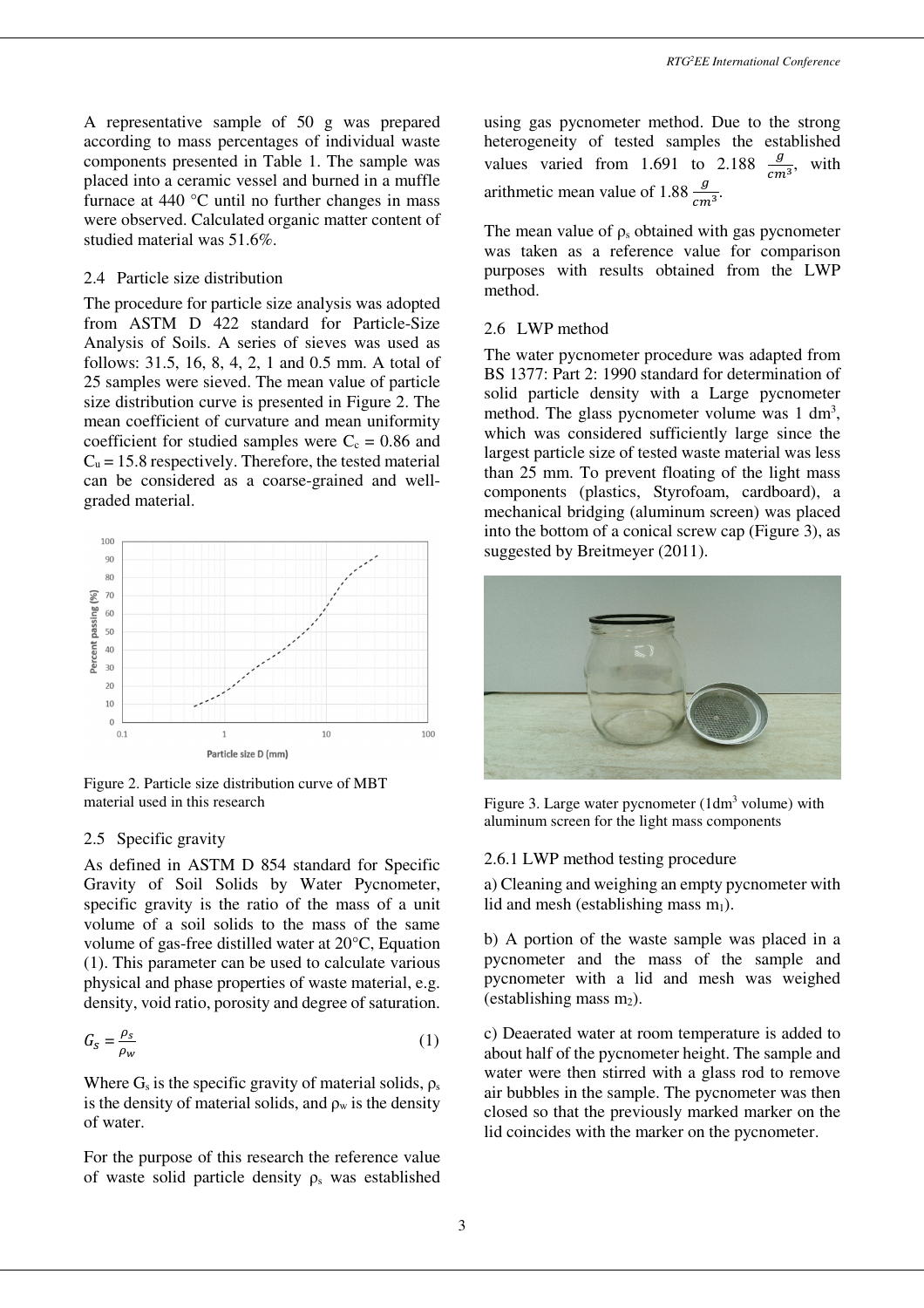d) After closing, the pycnometer was shaken and rolled on a solid surface. The opening on the pycnometer lid was kept closed with a finger, allowing air to come out of the pycnometer and the foam to dissolve. The pycnometer was left for a minimum of 24 hours at room temperature, which must be constant with a tolerance of  $\pm$  2 °C. Additionally, the air was sucked out from the waste sample with use of a vacuum pump before filling the pycnometer to the top.

e) The pycnometer was then filled to the top of the lid with deaerated water, leaving no air bubbles under the lid.

f) The mass of the pycnometer was then measured (to the nearest of 0.5 g) (establishing mass  $m_3$ ).

g) After that, the pycnometer was emptied, washed and filled to the top of the lid with deaerated water at room temperature. Special attention was paid to remove air bubbles and keep the water at the top of the lid (not to spill the water from the pycnometer). The pycnometer was then dried on the outside and the mass of the pycnometer filled with deaerated water was weighed (establishing mass m<sub>4</sub>).

Solid particle density was then calculated according to Equation (2).

$$
\rho_s = \frac{m_2 - m_1}{(m_4 - m_1) - (m_3 - m_2)} \left[\frac{g}{cm^3}\right] \tag{2}
$$

After the solid particle densities of all specimens were calculated using Equation (2), corresponding specific gravities were then calculated by dividing measured solid particle density with density of water at 4 °C (1 $\frac{g}{cm^3}$ ) (see Table 2).

#### 2.6.2 LWP method accuracy

In order to establish the accuracy of the LWP method, four consecutive tests on uniform sand samples (0-1 mm fraction) with known solid particle density of 2.63  $\frac{g}{cm^3}$  were made. The mean value of solid particle density obtained using the LWP method was 2.718  $\frac{g}{cm^3}$ . Therefore, the results obtained with LWP method was 3.3% higher than the reference value. Thus, in order to confirm the applicability of LWP method on waste specimens it is anticipated that, by following the same testing procedure, the solid particle density of waste specimens established with LWP method should also not differ more than 3.3% from the reference value of the tested waste material.

4

#### 3 RESULTS

The water pycnometer set-up is shown in Figure 4, while the obtained results are provided in Table 2.



Figure 4. LWP, vacuum pump and desiccator

| Specific Gravity $G_s$ |
|------------------------|
| 1.350                  |
| 1.372                  |
| 1.768                  |
| 1.631                  |
| 1.465                  |
| 1.547                  |
| 1.614                  |
| 1.423                  |
| 1.540                  |
| 1.660                  |
| 1.490                  |
| 1.590                  |
|                        |

Table 2. Calculated specific gravity of studied waste material

As can be seen from results presented in Table 2, specimens masses used in tests were in the range of 47.8 g to 128.5 g, while specific gravity varied from 1.350 to 1.768, with mean value equal to 1.538.

Presented results reveal that regardless of the applied method, in comparison with soils, the scatter of data obtained on waste samples is much more significant due to a more pronounced heterogeneity. Therefore, as opposite to soils, the specific gravity of waste material cannot be assumed. The measurement of specific gravity of waste material has to be carried out on a much larger number of representative samples and then averaged.